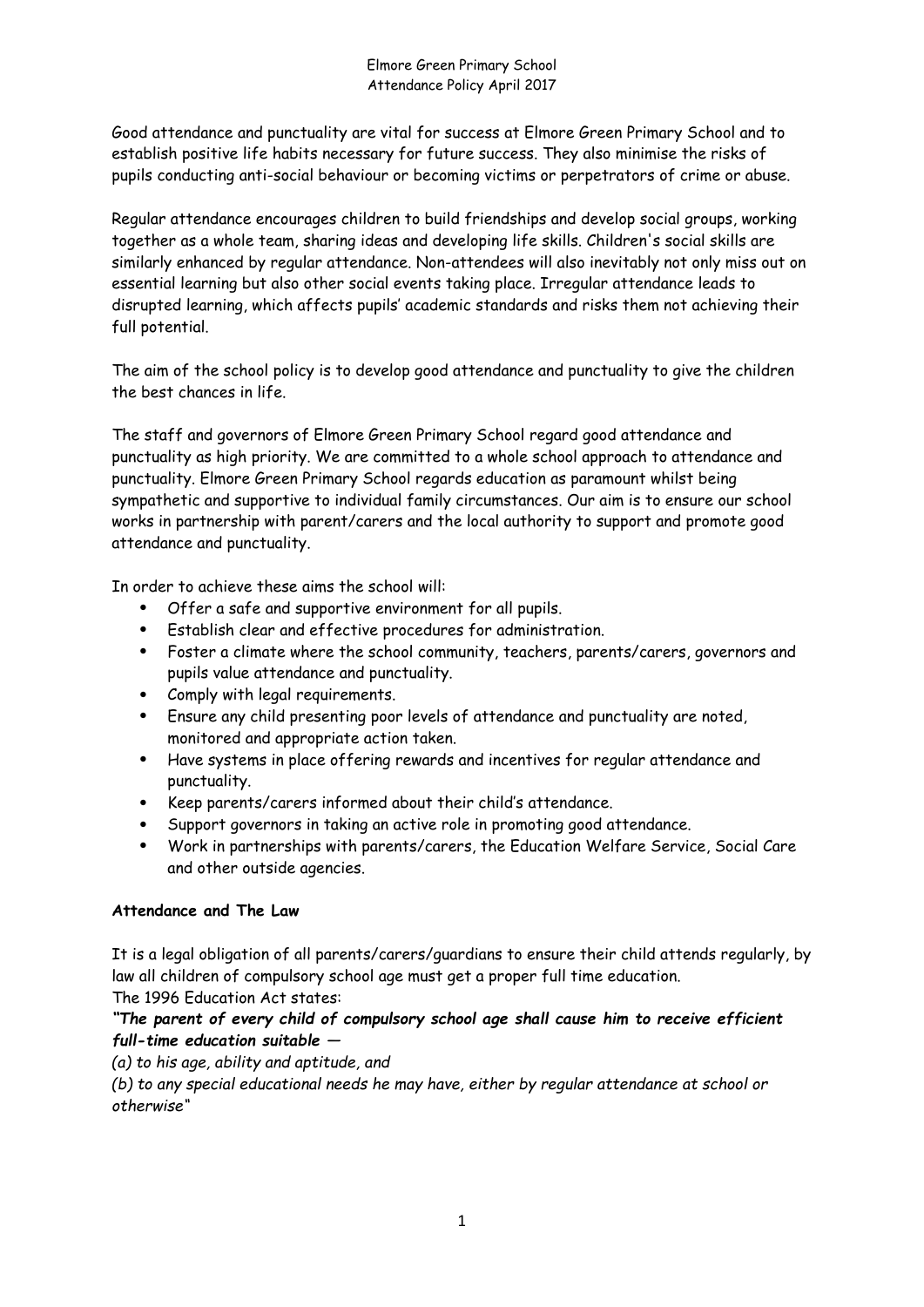# **Roles and Responsibilities Parents/Carers**

All children of compulsory school age (5-16) should receive suitable education, either by regular attendance at school or otherwise. If a child is registered at school, parents/carers/carers have the legal responsibility for ensuring that their child attends regularly. They should also ensure that they are fully aware of the school's attendance policy and adhere to it.

**In addition to statutory obligations, parents/carers are encouraged to sign the Home-School Agreement** *(a section of which describes the agreed responsibilities of the parents/carers including 'a responsibility of parents/carers to make sure their child attends regularly.')* 

# **The Parents/Carers' Responsibilities**

To help fulfil parents/carers important role in their child's education, and to be as informed as possible in any communications or discussions with teachers, parents/carers are requested and encouraged, to the extent feasible:

- To ensure their child attends school regularly and punctually;
- To notify the school if their child cannot attend for any reason this is for the child's security as well as administrative reasons;
- To work with the School and Attendance Welfare Officer to resolve/alleviate any attendance problems or protracted absence;
- To attend meetings as required in relation to their child's attendance;
- To ensure they obtain a 'leave of absence' for their child for all term time absence requests.

To discharge their agreed responsibilities parents/carers should always:

- Encourage good attendance making sure that their child goes to school regularly and arrives on time.
- *Take an interest in their child's schoolwork.*
- *Make sure their child understands that the parents/carers do not approve of absence from school.*
- *Inform the school on the first day of non-attendance.*
- *Co-operate with the school staff to make sure their child overcomes his or her attendance problems and gets a proper education.*

• *Discuss planned absences with the school and apply for permission well in advance.*

Parents/carers should **not**:

- *expect the school to agree to shopping trips during school hours*
- *take their own family holidays outside of the school holidays*
- *expect the school to agree to their child missing for any family holidays, or submit two leave of absence requests in any one school year.*

### **Pupils**

Pupils are actively encouraged to **attend regularly and to arrive punctually** at school.

- Pupils should inform staff if there is a problem that may lead to their absence, e.g. bullying, racism, etc.
- Pupils must be encouraged to understand the importance of attending school and know that it is compulsory to attend school regularly.
- Pupils should all understand that only 'real' illnesses could be a reason for authorised absences.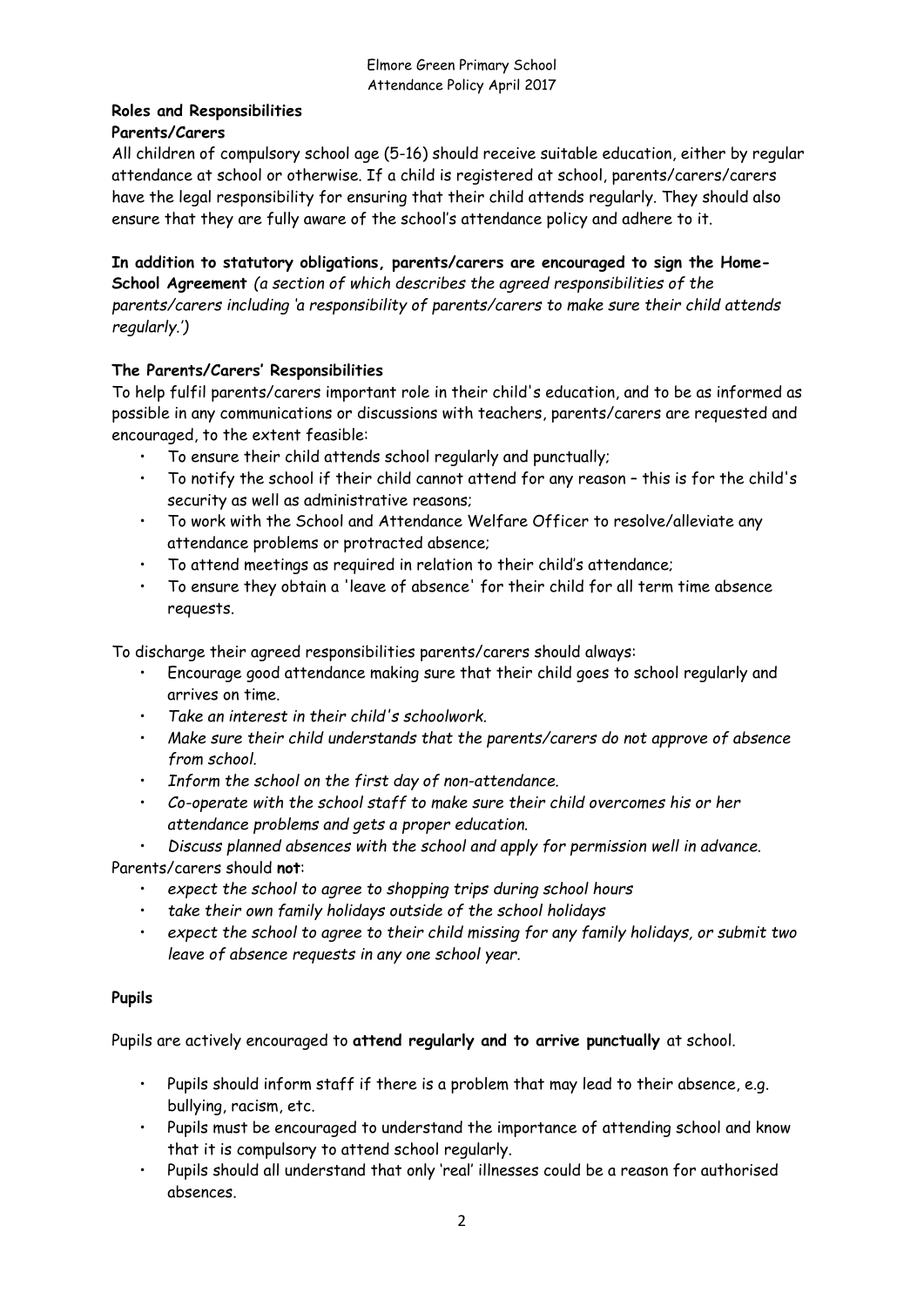## **The School**

The school will:

- Ensure pupils understand the importance of 100% attendance at school.
- Encourage pupils to attend school every day.
- Promote and reward good attendance.
- Monitor attendance regularly.
- Work with parents/carers to support any issues related to attendance.
- Work with outside agencies to support full attendance and punctuality.
- Make referrals to Education Welfare as required.
- To follow the law with regards to non-attendance of pupils.

# **Registration**

# **Pupils Present At Registration (SIMS Electronic Registration)**

The school uses the SIMS Electronic registration system, which must be marked directly onto the computer.

- / Is entered to show the pupil is present in the morning session
- \ Is entered to show the pupil is present in the afternoon session
- N is entered to show the pupil is absent

# **Any other absence codes will be added when a register review is conducted on a weekly basis. No codes other than those above will be entered by classroom staff.**

If the pupil arrives late, this is recorded in the signing in register in the reception area by the parent/carer and will be added directly to the electronic system by office staff.

The register is a legal document and as such can be used in a court of law (e.g. to establish a pupil's attendance or absence at a particular time on a precise day.)

The registers are marked at the beginning of each session, morning and afternoon. Registers are marked at the start of the school day and again at lunchtime. Registers are submitted to the office at 9.05am and within 10 minutes of the start of the afternoon session.

The School gate opens at 8:45am. School begins at 8:55am prompt. The school gate closes at 8.55am. School finishes for all children at 3.10pm.

Pupils arriving after the start of the school day must enter the school via the main entrance at the front of the building where they will be met by Office Staff or the Parent Support Advisor. They will record the pupil's name, time of arrival and reason for lateness, the child will also be given a late card to take to their class to say they have been marked in at the office. It is vital that any pupil arriving late is signed in, in order to comply with Health and Safety procedures.

Each class should close their register on the 9:05am. bell. Pupils arriving after registers are saved will be given a late mark (L). Any pupils arriving after 9:25am. will be regarded as absent for the full morning session even though they are present in school. This will be coded as an unauthorised absence (U) in the register. In both instances the time of arrival will be noted.

Registration will be taken again at the beginning of the afternoon session. Registration must be complete by; 12-55pm for KS1 & 1.25pm for KS2.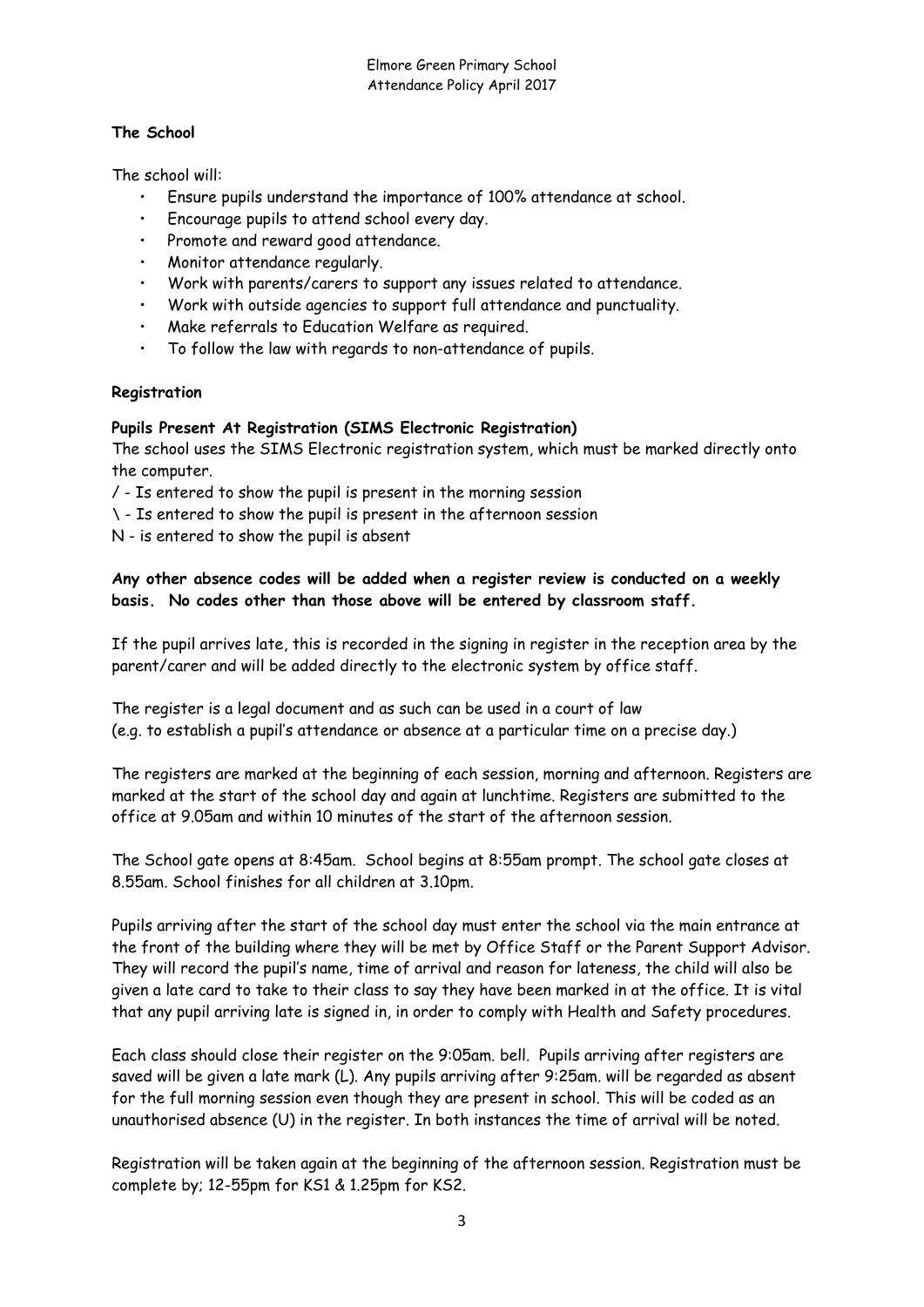#### **Authorised Absence**

Authorised absence is absence with permission from the Head Teacher or other authorised representative of the School - this includes instances of absences for which a satisfactory explanation has been provided, e.g. ill health.

Parents/carers reporting absence should give the reason and date of return for the child. If this is unknown, regular contact on a daily basis should be kept with the school. For periods of extended absence, the school WILL seek the advice of the school nurse and PHE (Public Health England) and will only authorise the number of days that have been advised by the bodies for the illness and infectious disease.

**NB- Reporting an absence does not guarantee authorisation. Authorisation will be considered in relation to the reason and the child's past attendance record is taken into consideration. Medical appointment cards and hospital letters WILL be required for all appointments, in order that an authorisation can be made. No absence below 90% will be authorised unless in extenuating circumstances.** 

### *Please note – Absences for Head lice will not be authorised.*

Elmore Green Primary School **may** authorise absence in the following circumstances: -

- Personal illness (Excessive or extended absences **will require medical evidence**).
- Medical appointment (Copy of appointment card to be seen and retained).
- Family bereavement.
- Conditions rendering attendance impossible or hazardous to child's health and safety.
- Religious observance, necessitating absence from school (limitations apply)
- Involvement in a public performance
- Approved sporting activity
- Fixed-term or permanent exclusions

From the 1st September 2013, the law gives no entitlement to parents/carers to take their child on holiday during term time. Any application for leave must only be in exceptional circumstances and the Head Teacher must be satisfied that the circumstances are exceptional and warrant the granting of leave. Headteachers would not be expected to class any term time holiday as exceptional. Parents/carers can be fined by the Local Authority for taking their child on holiday during term time without consent from school.

#### **Unauthorised Absences**

Unauthorised absence is absence without permission from a teacher or other authorised representative of the School - this includes all unexplained or unjustified absences.

# **NB – Please note that NO absences are authorised by the Head Teacher unless the pupil's past attendance record is taken into consideration.**

Elmore Green Primary School will **not** authorise absence in the following circumstances: -

- No explanation is offered by the parent/carer
- The explanation offered is unsatisfactory (e.g. shopping, minding the house etc.)
- Truancy a pupil is away from school without authority from the Headteacher. This includes parentally condoned absences.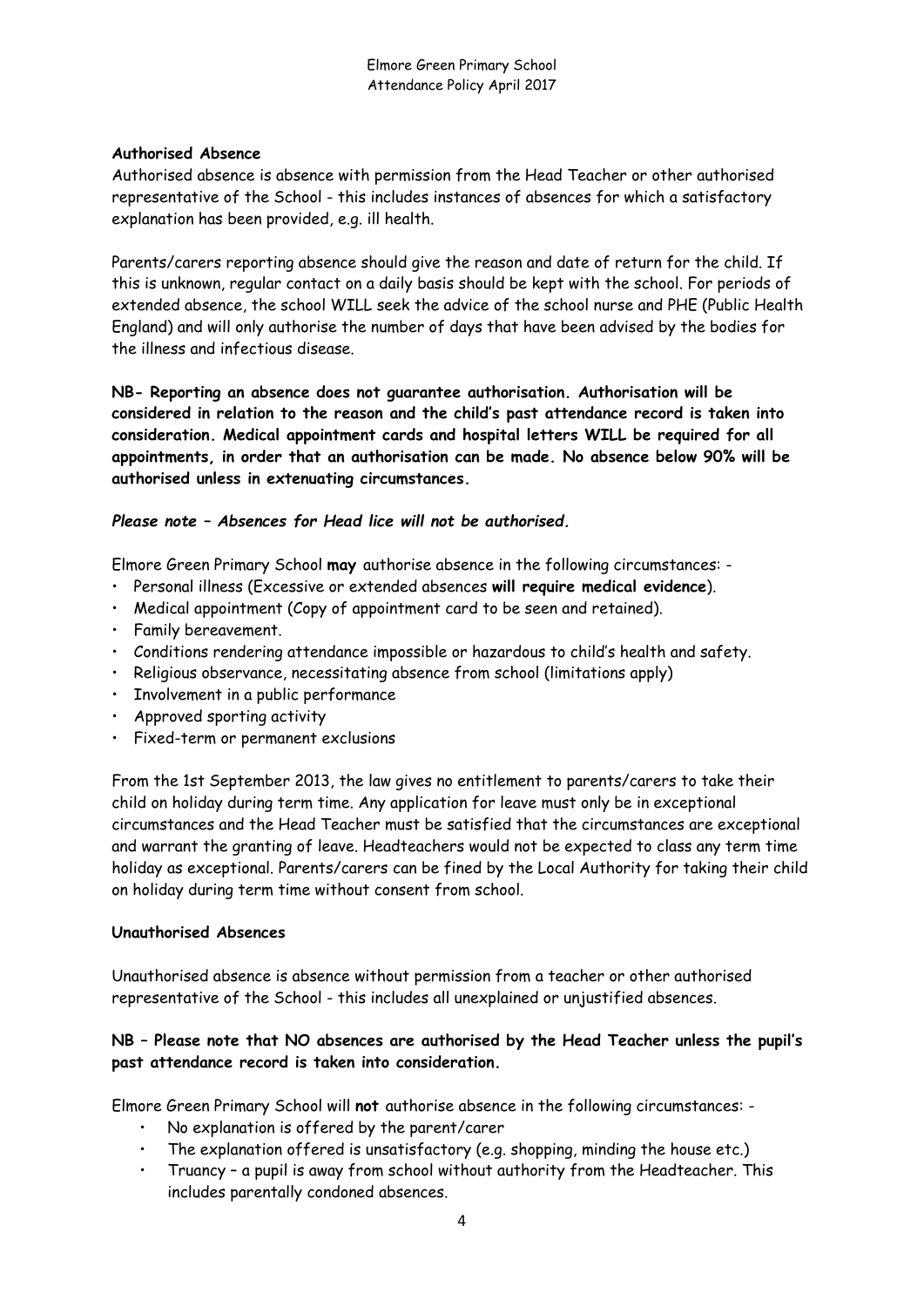- Leave of absences (which have been taken without the school's prior consent or knowledge, and/or are in excess of the time agreed by the school)
- Lateness when the child arrives after the register has closed (After 9:25am.)
- Special occasions, birthdays (when the school does not agree that leave should be given).
- Looking after siblings
- Head lice
- Family holidays in term time
- Any absence that is due to an appointment on behalf of the parent/carer.

#### **NB:**

# **No absences will be authorised during national testing weeks.**

### **Persistent Absenteeism (PA)**

The government defines persistent absentees as school-age pupils missing more than **10%** of sessions in a school year. A child with an attendance of 90% or below is a persistent Absentee. The current persistent absence (PA) threshold means a pupil has to be absent from school for around **19 days or more to meet the classification**.

Elmore Green Primary School will refer any individual child whose attendance is 90% or below to the **Education Welfare Service** at which point legal proceedings could follow.

All PAs are tracked on a half termly basis by the school. Decisive action is taken at an individual pupil level where identified. The school uses Attendance action plans to address attendance issues in this case. PA levels are reported to the Governing Body on a termly basis.

### **Leave of Absence In Term Time**

The law gives **no entitlement** to parents/carers to take their child on holiday during term time. Any application for leave must now only be in **exceptional circumstances** and the Head Teacher must be satisfied that the circumstances are exceptional and warrant the granting of leave.

Head teachers are **not** expected to class any term time holiday as exceptional, indeed parents/carers can now be fined by the Local Authority for taking their child on holiday during term time without consent from school.

This school will only authorise leave absence in term time where the circumstances are proved to be exceptional.

If a request is deemed to be exceptional circumstances, but falls within the following times, the Head teacher must be convinced that absence from school is the **only** option:

- *The first half term of any academic year (applies to all pupils)*
- *Year 1 Phonics Screening Check week*
- *Year 2 SATs week*
- *Year six-transition days (for pupils in year six)*
- Year six SATs week (for pupils in year six)

**Elmore Green Primary School will also take into consideration the following when deciding on the authorisation of a leave of absence during term time:**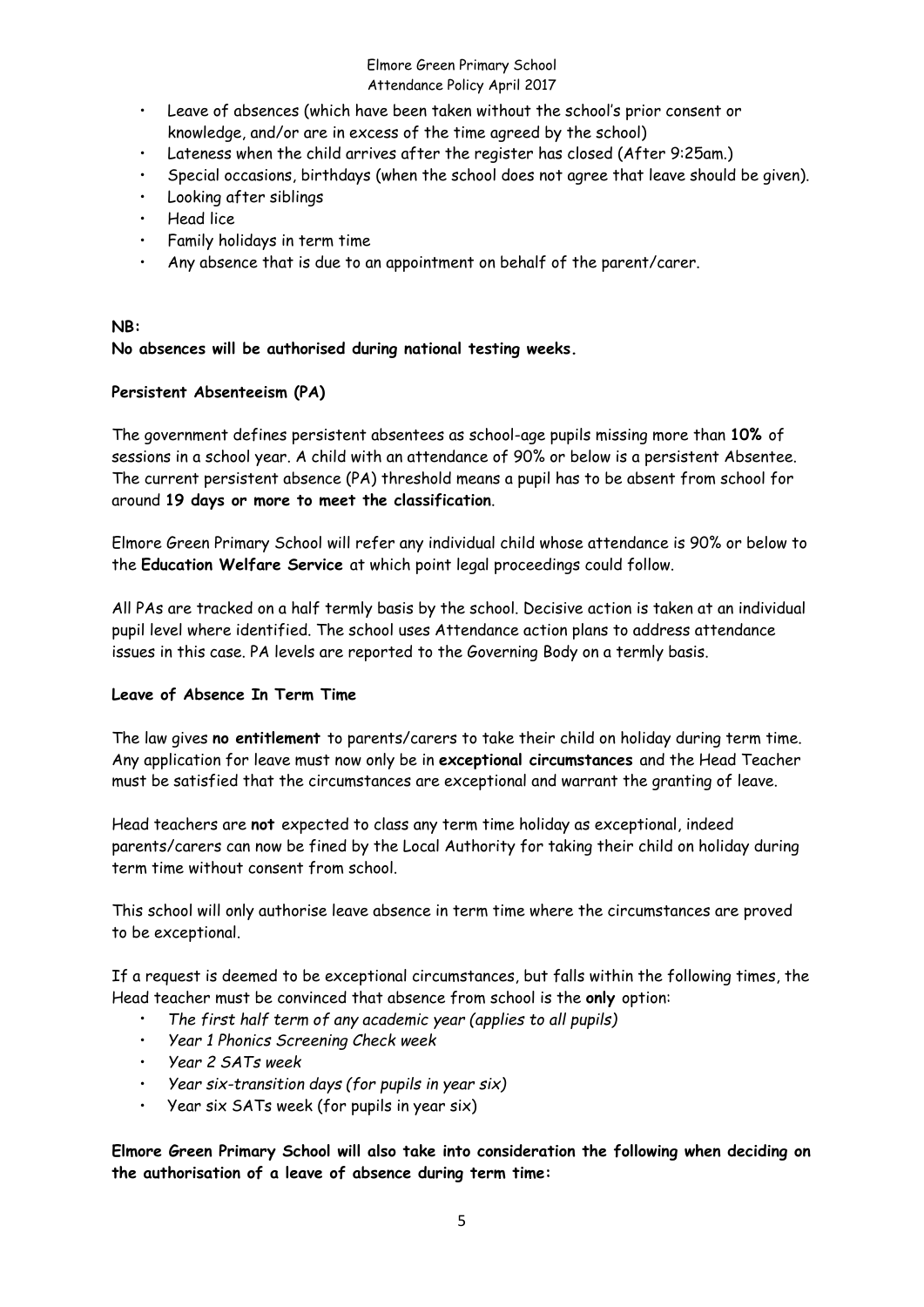- There must be only one request for the academic year. If one holiday has been taken, we will not consider another.
- The child's current attendance levels (The school will not consider any request below 95%)

All children of compulsory school age (5 to 16) should receive a suitable education by regular attendance at school. If a child is registered at school, parents/carers have the primary legal responsibility for ensuring that the child attends regularly. Prosecutions, fixed penalty notices and other sanctions may be imposed on parents/carers who choose to take term-time leave of absence.

Should parents/carers still decide to take their child/ren out of school during term time, then the absence will be recorded as "unauthorised." In line with legislation and our school attendance policy we, as a school, may refer unauthorised leave of absence to the Education Welfare Service. Such a referral may lead to a Fixed Penalty Notice being issued.

Government legislation (2013) also allows schools to take into consideration **any holidays taken in previous academic years**, which can now be included as evidence towards fixed penalty notices issued by the local authority.

All requests must be made via a Leave of Absence Form, which is available from the school office.

### **Punctuality and Lateness**

The school actively discourages late arrival of pupils. Pupils who arrive late often miss out on teaching, which in-turn leads to poor academic progress.

Normal register entries do not usually indicate the severity or degree of lateness and the school therefore has systems to detect patterns of late arrival. Frequent lateness of pupils can provide grounds for prosecution of parents/carers.

The school allows the register to be kept open for up to **30** minutes from the beginning of registration, however all class teachers must ensure that registers are completed electronically by 9:05am in the morning and by 12:55 or 1:25pm in the afternoon for Key Stage 1 and 2 respectively.

The school completes a punctuality trawl each half term and targets families who are at risk. A monitoring period will then follow and if lateness does not improve, then a referral to the Education Welfare Service will be made.

Lateness is often an indication of more serious problems, but can also be the result of poor time management. 2 minutes every day over 2 weeks equates to 20 minutes of missed opportunities for learning:

- The school day starts at 8.55am
- If pupils are late after the school gates have closed (8:55am); parents/carers will be asked to sign pupils into the late book and will be asked to explain why they are late (if a pupil arrives unaccompanied, the late book will be completed by office staff, who will endeavour to speak to a parent/carer to ascertain the reason for lateness)
- All late pupils are marked appropriately using code "L" if the child is late before the register closes (between 9:05am and 9:25am) "U" after the close of register (after 9:25am)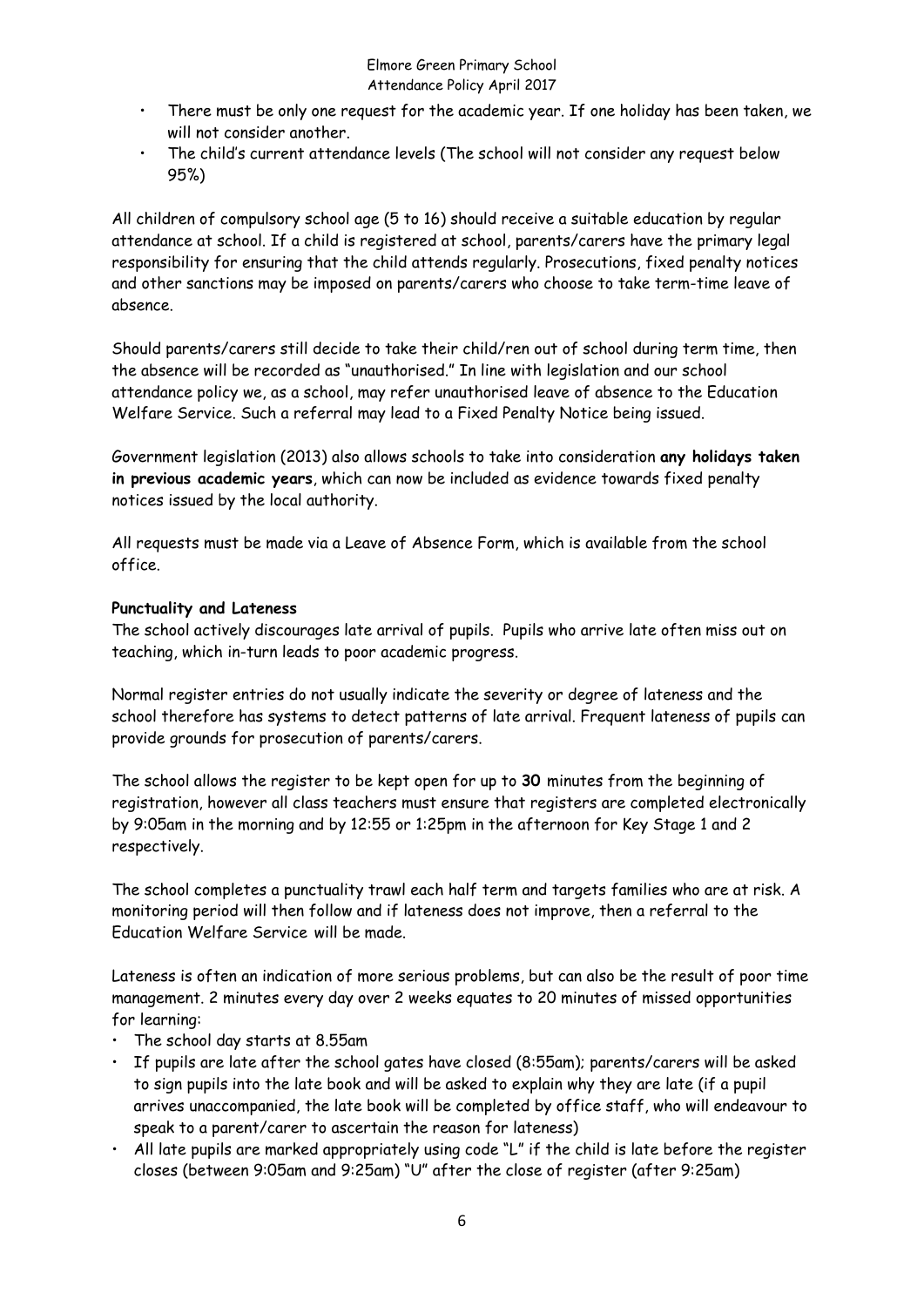- The school will send out letters to parents/carers whose children are late on more than 5 occasions and will request meetings as appropriate (Amber Level)
- **Referral will be made to the Education Welfare Service after 10 lates (Red Level)**

# **Managing Attendance and Punctuality**

As a school we manage the attendance of all pupils using a scaled response. We use the 'traffic lights' model as described below;

# **GREEN**

- Attendance is above 94% and there are no immediate concerns
- Punctuality is not an issue.
- Termly attendance reports will be sent to enable parents/carers to monitor their child's attendance.
- Attendance will be monitored on a weekly basis

# **AMBER**

If a pupil's attendance falls below 94% or there are more than 5 late marks:

- A letter is sent home informing the parents/carers that their child's attendance/punctuality is becoming a concern.
- Parents/carers will be invited into school to discuss attendance concerns. The school will offer support and agree actions to improve attendance.
- The pupil's percentage attendance/punctuality will be monitored for half a term.

# **RED**

If a pupil's attendance falls below 90%. The child will be defined as a 'Persistent Absentee' and the school will liaise with the Local Authority's Education Welfare Department. The following procedure will apply:

- A letter will be sent home to the parents/carers and they will be invited in to school to discuss their child's attendance with the Deputy/Headteacher.
- The Education Welfare Department will be informed.
- Parents/carers will be invited in to school to an Attendance Panel meeting together with the Parent Support Advisor, Education Welfare Officer and Deputy/Headteacher.
- An action plan will be set up.
- A school attendance contract and support plan will be incorporated and Penalty Notice will be discussed.
- Outside agencies may be involved.
- If there is no significant improvement in attendance over a 4 week period, a fixed penalty notice will be served.
- **Further absences will only be authorised if evidence is provided (e.g. prescribed medicine, letters to verify attendance at appointments etc.)**

# **Fixed Penalty Notices**

In law, an offence occurs if a parent/carer fails to secure a child's attendance at a school at which they are registered. Penalty Notices supplement the existing sanctions currently available under Section 444 of the Education Act 1996 or Section 36 of The Children Act 1989, to enforce attendance at school where appropriate.

A Fixed Penalty Warning Notice will be issued when a child's attendance meets the thresholds set by Walsall Education Authority. Following a warning notice, a Fixed Penalty Notice will be issued in-line with Walsall Education Authority Policy.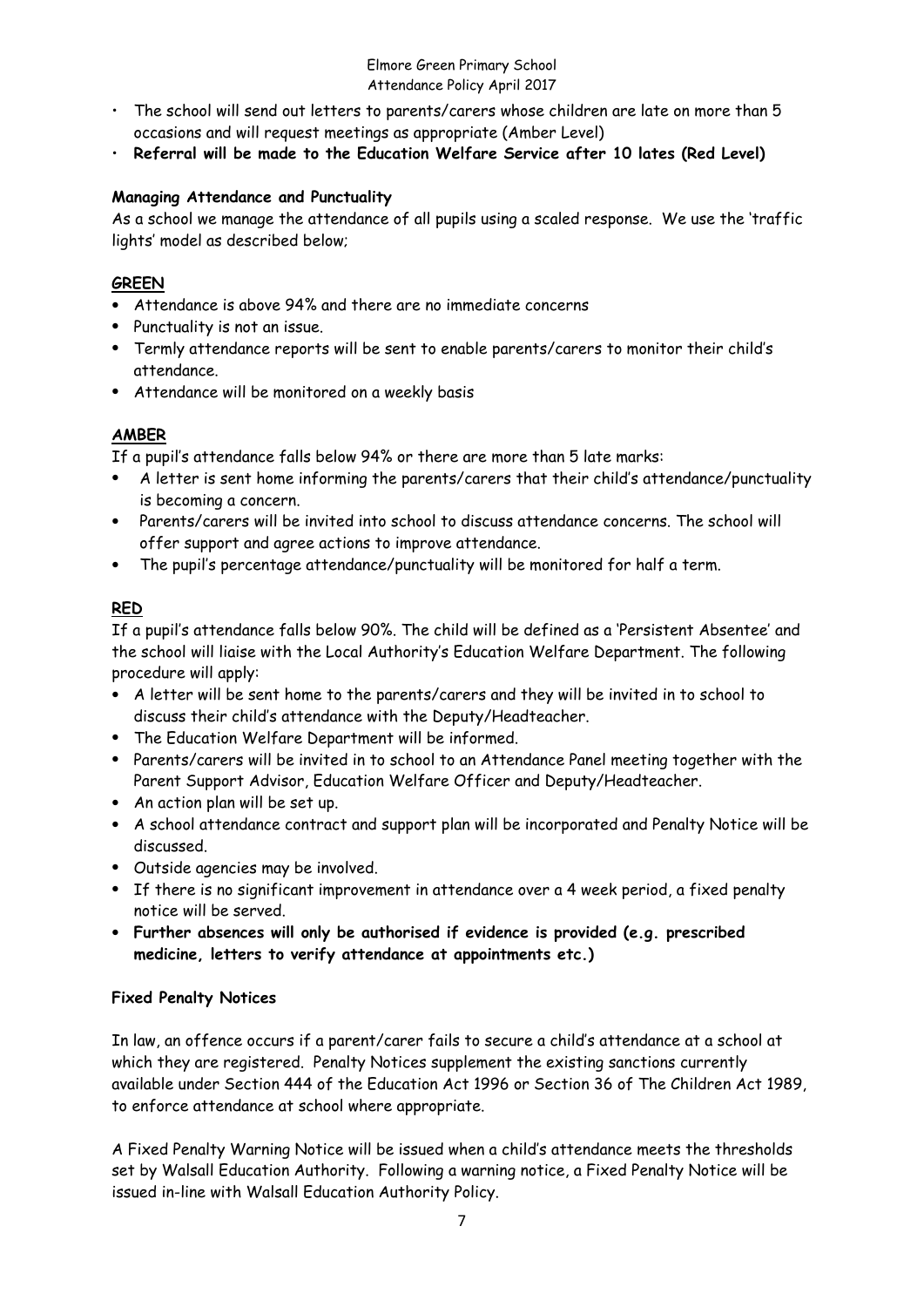Penalty notices are £60 per child, **per parent/carer** who are deemed to have 'parental responsibility/special guardianship to be paid within 28 days. Failure to pay within this period will increase to £120 per child.

There will be no restriction on the number of times a parent/carer may receive a formal warning of a possible issue of a Penalty Notice.

The issuing of a Penalty Notice is considered appropriate in the following circumstances:

- The child has been absent from school for more than the Walsall Education Authority threshold.
- The child/young person has been stopped during an attendance & exclusion sweep (accompanied or unaccompanied).
- Failure to return a child to school following fixed-term exclusion.
- General poor school attendance.
- Persistent late arrival at school after the register has closed.
- Failure to ensure attendance at any alternative educational provision.
- A parent/carer fails to ensure that their child is not in a public place during the first five days of exclusion from school.

Regular and punctual attendance at school is both a legal requirement and essential for pupils to maximise their educational opportunities.

## **Parents/carers/carers do not have the right to take their children out of school during term time**.

#### **Deleting Pupils From The Admissions Register**

There are strict rules on when schools can delete pupils from their admissions register. If a pupil is to be removed from the admissions register because the child is moving to another area or school, staff should first find out the **name and address of the new school and when the pupil will start**, confirming this information with the receiving school. Pupils are not removed from Elmore Green Primary School's roll until we have received confirmation from a child's receiving school that they are now attending there.

As a school we would be concerned if:

• *If the parents/carers do not name the receiving school.* 

*• If a pupil has 'disappeared' from the area without explanation.*

*• If a pupil has not returned to school within ten school days of the agreed return date after leave of absence in term-time.* 

Where a concern exists, we alert Walsall Education Welfare without delay.

### **Elmore Green's Approach to Promoting Good Attendance and Punctuality**

We believe in the use of rewards and incentives to promote good attendance and punctuality.

- Weekly 100 % raffle All pupils who had 100% attendance for the previous week are entered into a raffle for a monetary prize (currently £5)
- The Attendance display celebrates all pupils who have achieved 100% attendance each term, in addition to pupils with the most improved attendance
- The school attendance totals are displayed weekly and referred to during assemblies